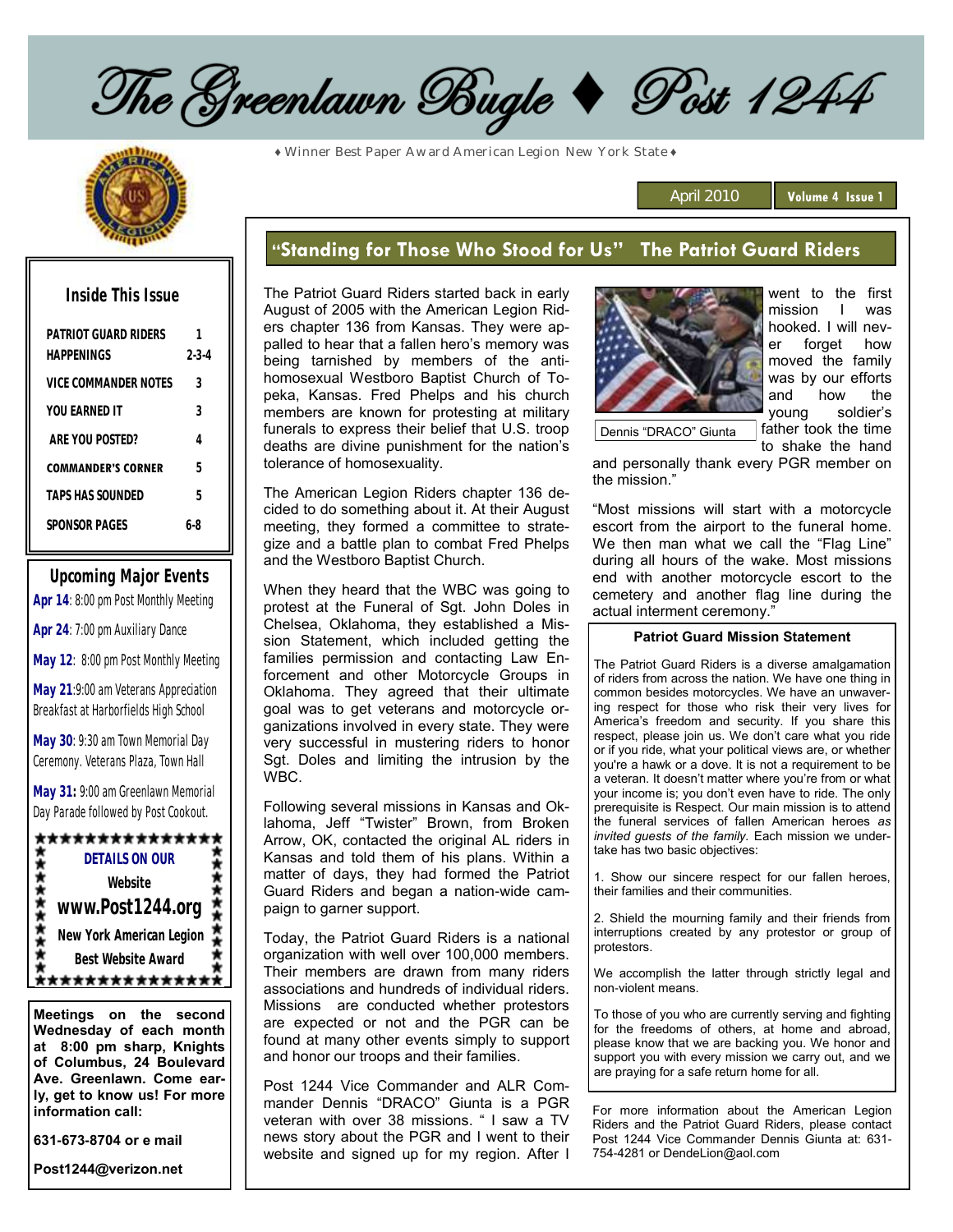**Welcome Home, Lieutenant Commander Matt Hall !**

# **Happenings**

### **Legislator Steve Stern Visits Post 1244**

Steve Stern (16th-LD) was our honored guest at the January 13th Monthly Post Meeting. Just re-elected to his third term



on the Suffolk County Legislature, Stern was pleased that he had kept his Chairmanship of the Legislature's Veterans and Seniors Committee.

He came to fill us in on many of his recent initiatives, including: the Silver Alert System, a tracking system to locate senior citizens who suffer from dementia, Alzheimer's, and other cognitive disorders; A satellite veterans health clinic at the county center in Riverhead; affordable housing initiatives with preferences for returning veterans and his "Shed the Meds" program to reduce teenage drug abuse by providing parents with the means to dispose of their unused or expired prescription drugs.

Of great interest to the members of our Post are Stern's efforts to refurbish the historic Little Red Schoolhouse on Cuba Hill Road in Elwood. He explained that the Schoolhouse is in great disrepair from the previous tenant and Parks Department's removal of dangerous materials. It needs money and he is reaching out to agencies to fund the rehabilitation of the unit. Once restored to its former glory, the schoolhouse will be home to several community groups. We are proud that Post 1244 has been selected to be one of the stewards.

The site has already been granted funds for a study of engineering and design needed to be designated "green" in accordance with recent laws.

Yet, much work is to be done. Your Post leadership will meet this Spring with County Executive Steve Levy to explain our role in keeping the site open to the public and sharing it with other community groups.

The site needs to be declared a State Historic treasure in order to qualify for matching funds...difficult during an economic downturn. The good news is that we have the support of Legislator Stern as well as the County Parks Department in our quest for a home at the Little Red Schoolhouse. Allen Shaw

## **Susan Berland, Tony Nicholes Show Safety Initiatives**

Post 1244 was visited by Councilwoman Susan Berland on November 11th. She came to inform our members of a new program to advise police, EMT and firemen of the medical condition of the driver of vehicles involved accidents and unable to communicate with first responders,

The "Red Dot" program, Berland explained, involves placement of a red dot sticker on the rear window of the vehicle, which notifies first responders that the driver's or passenger's medical information is in the glove box of the vehicle. The medical information is in a plastic envelope and can be easily accessed. Medical treatment can be given without the fear of dangerous interactions of medications.

At the same meeting, Tony Nicholes of the East Farmingdale Fire Department introduced another program called "Vial of Life" to provide needed medical information to emergency personnel responding to a home. Pertinent medical information is placed in an envelope or vial in the resident's refrigerator. A special sticker on the home's front door alerts first responders to the presence of this information in the refrigerator. The state of the Shaw

## **Pius V Student Wins Suffolk County Oratorical Contest**

Genevieve Fantz of Pius V School, sponsored by Post 1244, placed first in the Suffolk County Oratorical Competition held on January 9 at Babylon Post 94. She then went on to place 2nd in the Division and 2nd in Zone 2 (Metro NY) contest. Well done, Genevieve !!!



### **American Legion Greenlawn Auxiliary Unit 1244 Plans Dance and Fund Raiser**

American Legion Auxiliary Unit 1244 has announced their first Dance and Fund Raiser will be held on Saturday, April 24th from 7 pm to 11 pm at St. Joseph Council Knights of Columbus, 24 Boulevard Avenue, Greenlawn. Snacks, beer, wine and soda will be served. Music by Toni Grant. Cost is only \$15.00 per person.

*For Tickets Call Fran Hubbs at 631-423-1176*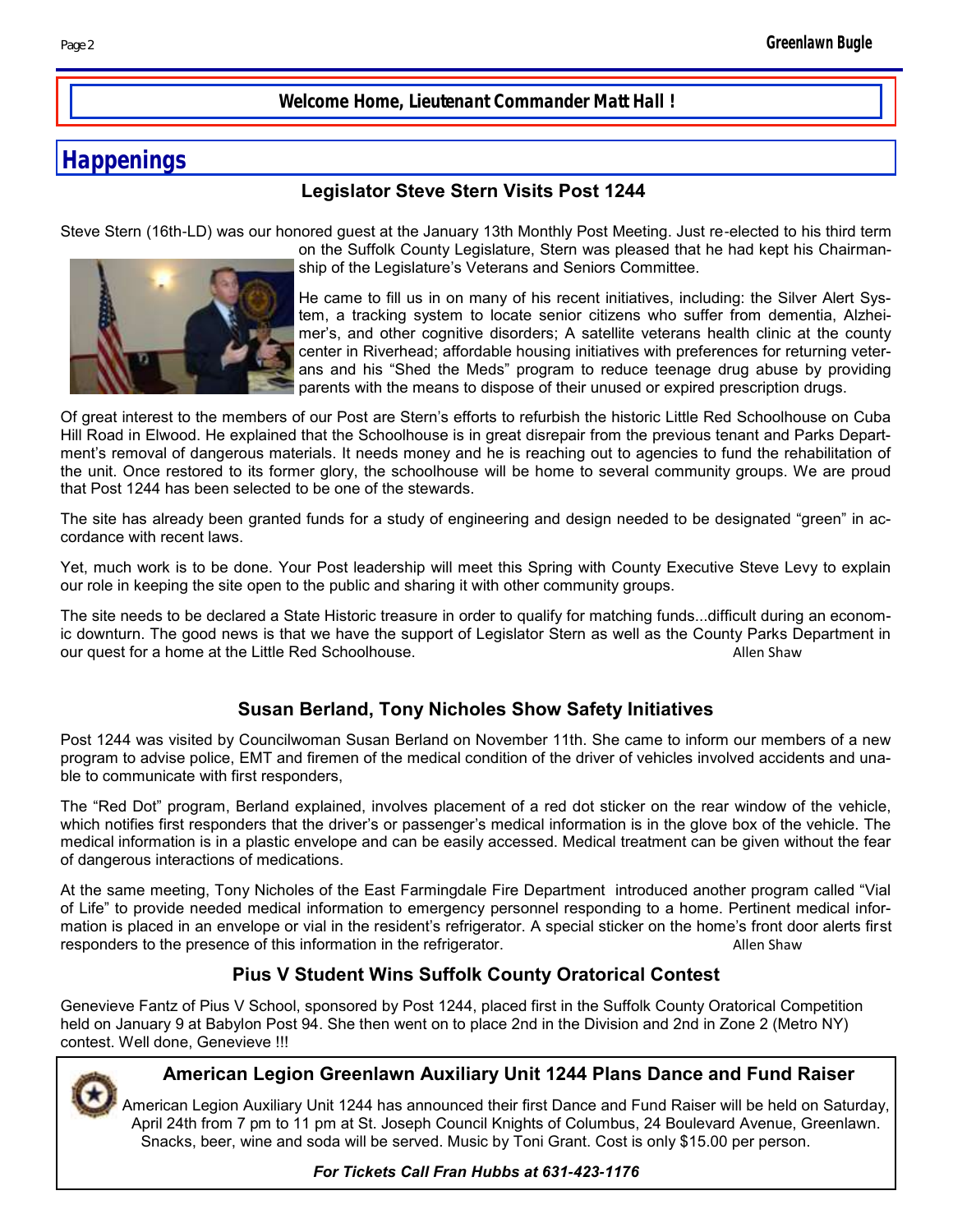# **Vice Commander's Call to Members**

Each quarter I am given the ability to address a topic of concern to our Post from the Vice Commander's perspective. Mostly, I go on about membership or the many awards our Post has received, but with the very recent death of our member Chris Gineros, I find myself reflecting on our own vulnerability and eventual demise.

In each of you, I have found varying degrees of friendship depending on your activity in the Post. I cherish each of these relationships more than you can know and I marvel at the courage you have each shown in the defense of our country. While our individual deeds matter in the big picture, overall, it was our Unit, Company, Regiment or Division that was successful. YOU were there when your country needed you and you chose to



**Dennis Madden** 

stand among others to provide the shield our citizens needed. What a marvelously, selfless act that was. I am in awe with the mere thought of the courage it must have taken; the fright it must have created and the horror many of you have witnessed.

It is often said that this is a "brotherhood", this American Legion. I imagine it must be at that. Lets not forget that we are truly "in this together" and through our sacrifices we continue to make this a great country. In the spirit of Americanism, lets attempt to teach the younger generations what we lived and were willing to die for, whenever we have an opportunity. Participate in our events and tell your story, so it will not perish with us.

# **More Happenings**

#### **Welcome New Members of Post 1244!**

Sal Alfano, Bill Araujo, Brock Carr, Wesley Jennings, John Johnson, Lawrence Peshkin, Samson Schoen



☆ ☆

D

## **Post 1244 Bowlers Capture Suffolk County Honors**

Our bowlers made their best showing in many years at this year's Suffolk County American Legion Bowling Tournament. Greenlawn Team 2 came in second to Lindenhurst with a 3101 score in the first round on March 7th but captured First Place at the final roll off on March 14th with a score of 3408. Our first place team was awarded the Greenwood Trophy for their Roll Off victory. Our Team 2 was awarded the Harry Bridges Trophy for High Team Handicap game.

# **B17 "Yankee Lady" Raffle**

Chances are still available for an opportunity to win a flight aboard the "Yankee Lady" Flying Fortress on May 29 from Republic Airport. The drawing will take place at our monthly meeting on April 14th. This is our major fundraiser for all of our American Legion programs. Tickets are \$5 each or 6 for \$20.

☆  $\star$ 

For tickets or information, please contact Bob at 631-673-8704 or 516-458-7881. Thank you for supporting your Post!

### **"Honor Them, They Earned It"** *by Donna Boyle , Post Service Officer*



Has your family decreased in size? Have you become the recipient of an uncle's, grandfather's, brother's or even an old friend's United State Burial Flag? Are you searching for a way to show honor and respect to these family members and friends who were veterans?

Consider this a small but special opportunity for every veteran and their family to assist in honoring other veterans.

Most of the (VA) national cemeteries display an Avenue of Flags on patriotic holidays and during special events. The Avenues consist of burial flags donated by the families of deceased Veterans and provide a unique and visible tribute to all of our Nation's Veterans.

A Certificate of Appreciation will be presented to the donor for providing their loved ones' burial flag to a national cemetery. Please contact the [cemetery o](http://www.cem.va.gov/cem/cems/listcem.asp)f your choice for information on how to donate your veteran's burial flag:

**Page 3**

Long Island National Cemetery, East Farmingdale. 631-454-4949 Calverton National Cemetery, Calverton. 631-727-5410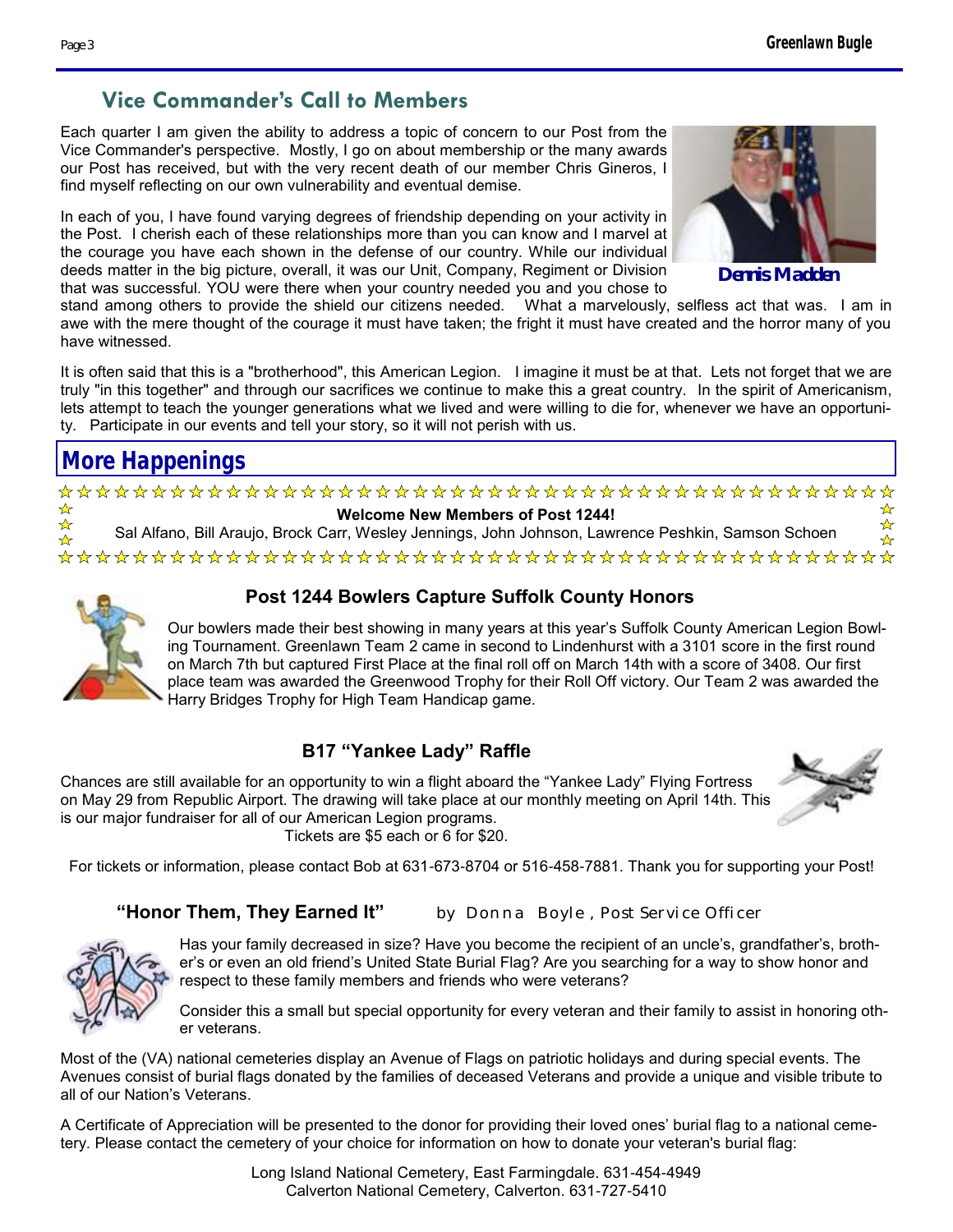#### Post 1244 Bulletin Board—Are you in the picture?



The Old Glory Flag Collection Box is once again "Rolling, Rolling, Rolling", this time on its 2010 tour.

The "Old Glory Flag Collection Box" collects worn, frayed and soiled American Flags to be disposed of in a proper ceremony on Flag Day at the Greenlawn Fire Department.

As in prior years, the Old Glory At Harborfields High School L-R: Charlie Armstrong, Dr. David Bennardo and Dennis Giunta

box moves through the Harborfields, Elwood and East Northport School Districts.

This year's tour started at Harborfields High School with Principal Dr. Dave Bernardo putting in the first worn-out flag, kicking off the drive.

The Old Glory Flag Collection Box is sponsored by and owned by American Legion Greenlawn Post 1244

Legionnaires Dennis Giunta and Charles Armstrong get up each Monday to retrieve Old Glory and move it to the next school. No easy task. Ever try to lift a former U.S. Postal Service mailbox?

The former postal mailbox was decorated by Cycle-Delics of Bay Shore free of charge.

Old Glory will end its 2010 run this coming June. God Bless the participating families and these United States.

Allen Shaw

### **On The Road Again Citation for Charlie Armstrong**

On February 4, Sgt. at Arms Charlie Armstrong was awarded a Certificate of Appreciation from Suffolk County Executive Steve Levy and Director of Suffolk County Veterans Services agency Tom Ronayne.

Charlie has been a regular volunteer at Jacob's Light Foundation for several years, packing care packages and unloading truckloads of com-



L-R Suffolk County Executive Steve Levy, Charlie Armstrong and Tom Ronayne

fort items for our deployed troops, and has dedicated hundreds of hours to this cause. In his capacity as Sgt at Arms of Greenlawn Post 1244 he brings the same degree of dedication and leadership to objectives of the American Legion.

As Post Sgt. at Arms he never misses a meeting, is always the first to arrive and the last to leave. He sets up our hall for every meeting, enthusiastically greets visitors and makes our new members feel welcome.

Charlie, along with Adjutant Ed O'Shea, has taken on the responsibility of restoring our Boys State program which had been dormant for many years. Thanks to their efforts, we will again be sending two nominees to SUNY Morrisville this year. They are not only recruiting and interviewing the candidates but seeking donations to cover the significant cost of sending them.

He is a leader in new member recruitment and the sale of ads for our newsletter. At every opportunity, Charlie is quick to get involved to help the Post, it's members, our troops and his fellow veterans.